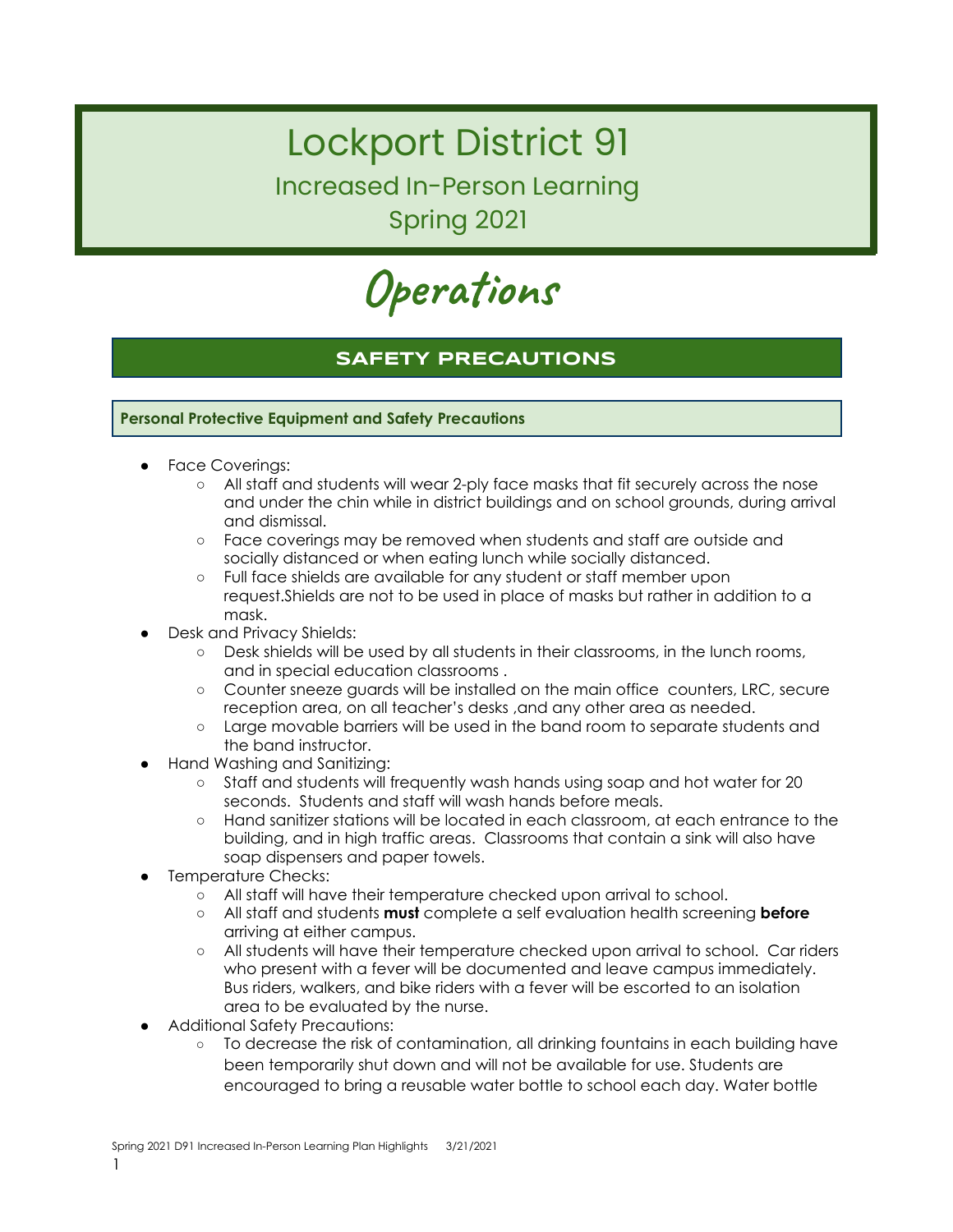fillers have been made available to students to fill their personal water bottles throughout the day. Should a student forget their water bottle, one will be provided upon request.

- Students are assigned specific restrooms for use by grade levels. Restroom use and hand washing breaks have been scheduled/coordinated throughout the day. All high touch areas in the restrooms are cleaned throughout the day. Face coverings are required at all times by staff and students. Physical barriers have been added to all student restrooms between urinals and sinks. All electric hand dryers have been disconnected and paper towel dispensers added for hand drying. Signage is posted in all restrooms reminding everyone of physical distancing, face coverings, and handwashing guidelines.
- In person and remote students are encouraged to pick up breakfast and lunch packs weekly each Wednesday. Meals will be provided as an individual pre-bagged meal for grab-and-go distribution at each school. In person students will be able to receive a free school provided lunch daily, or they may also bring their own sack lunch. Food deliveries will not be accepted by the office. However a lunch drop-off area will be designated outdoors at each building for parent use. Milk will be included with each school provided meal and will be offered for sale for those who bring a sack lunch from home.
- Lunch periods will be designed to ensure six feet of distance between students as they eat. Students will be seated either in a classroom or a designated lunch space and desk/table shields will be used. Hands will be sanitized before mask removal and food consumption. After the meal is consumed, hands will be sanitized, and masks replaced. Each area utilized for food consumption is cleaned and sanitized before the next group is seated.
- The use of lockers, coat rooms, and cubbies by staff and students is suspended until further notice.

#### **Internal Traffic Patterns**

Internal traffic will follow the markings on the floors, i.e. one way arrows, six foot distancing decals, and taped lines. Traffic will be two directional in all hallways. Staff members will enforce social distancing as students are in line and moving through the halls. Additional floor decals will be utilized in large areas such as foyers to enforce social distancing.

#### **Social Distancing**

- Social distancing will be enforced during all parts of the school day to limit opportunities for exposure. This includes, arrival, dismissal, meals, outside/inside physical activity time, related arts, and time spent in the classroom.
- Large gatherings, such as family nights, are suspended until further notice by the administration.

#### **Floor Markings and Signage**

● Floor markings will be present on all hallway floors. Dots will be used to signal a distance of three to six feet. Arrows will be used to signal the one direction traffic pattern that will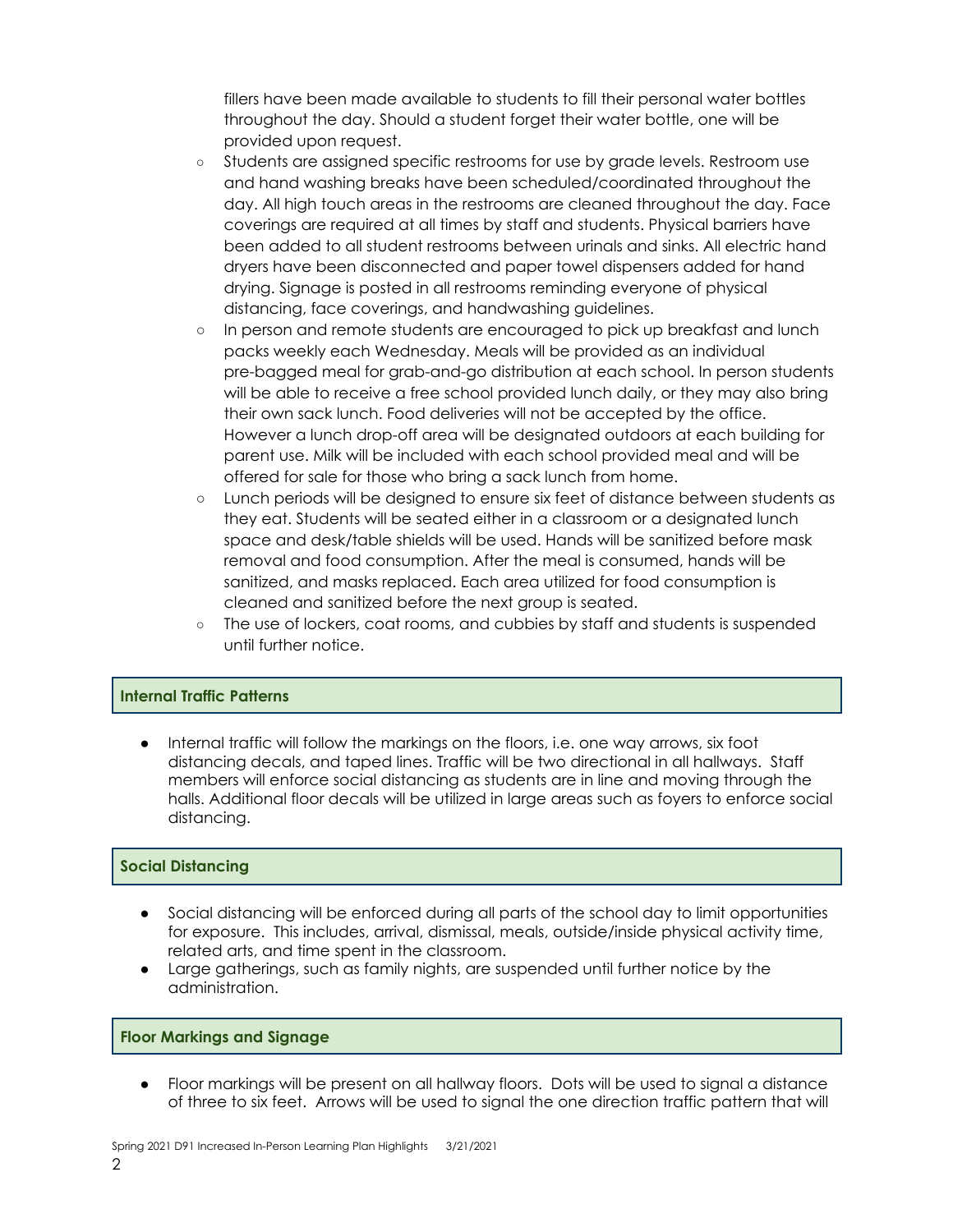be used throughout the buildings .Striping tape will be used to delineate walking lanes.

- Signage will be present on hall walls, classroom walls, and outside and inside of restrooms to encourage social distancing, face coverings, and proper handwashing procedures.
- Floor striping tape will be applied in the front of each classroom to clearly establish social distancing from the teachers to the students.

#### **Medically Fragile Students**

Health plans have been created and followed in accordance with established protocols and laws as suggested by the CDC, IDPH, ISBE, and AAP.

#### **Emergency Drills**

● Emergency drills will be conducted as required with modifications and utilizing social distancing when exiting the building or waiting in line.

#### **Classroom Setup**

- Classrooms will be set up to encourage social distancing at the furthest possible distance while maintaining the integrity of the learning atmosphere.
- Students will have an assigned seat in the classroom. Desks will face one direction as feasible. Students seated at tables will be socially distanced as feasible and face one direction.
- All student desks will be equipped with a three sided desk shield which will be sanitized twice daily and hand cleaned weekly.
- Students should not share materials. Students should have individual supply boxes. Classroom materials that are assigned to each student will be stored separately. Those instructional materials that must be shared will be disinfected before being distributed to the next student.
- Materials, such as books, that cannot be disinfected must sit for 72 hours before redistribution. The media center and classrooms have assigned locations for this process. There will also be lined boxes at each entrance for students to return their borrowed materials from the LRC.
- Student electronic devices will not be shared. Parents are being asked to disinfect each student's Chromebook every day at home.
- Book bags will be stored separately. Students should not bring additional items from home unless for instructional purposes.

#### **Visitors**

- Visitors and volunteers are not permitted in the building until further notice or unless prearranged with the administration.
- Spectators will be allowed for extra curricular activities. This will be limited to adults only who must present a district issued entrance pass. No siblings of participants, unless of adult age, will be allowed. All attendees will be temperature screened before entrance to the building, must wear a face mask, maintain social distancing, and sit only in the designated marked seats. A maximum of 50 spectators will be allowed at each event unless guidance from ISBE and IDPH is changed.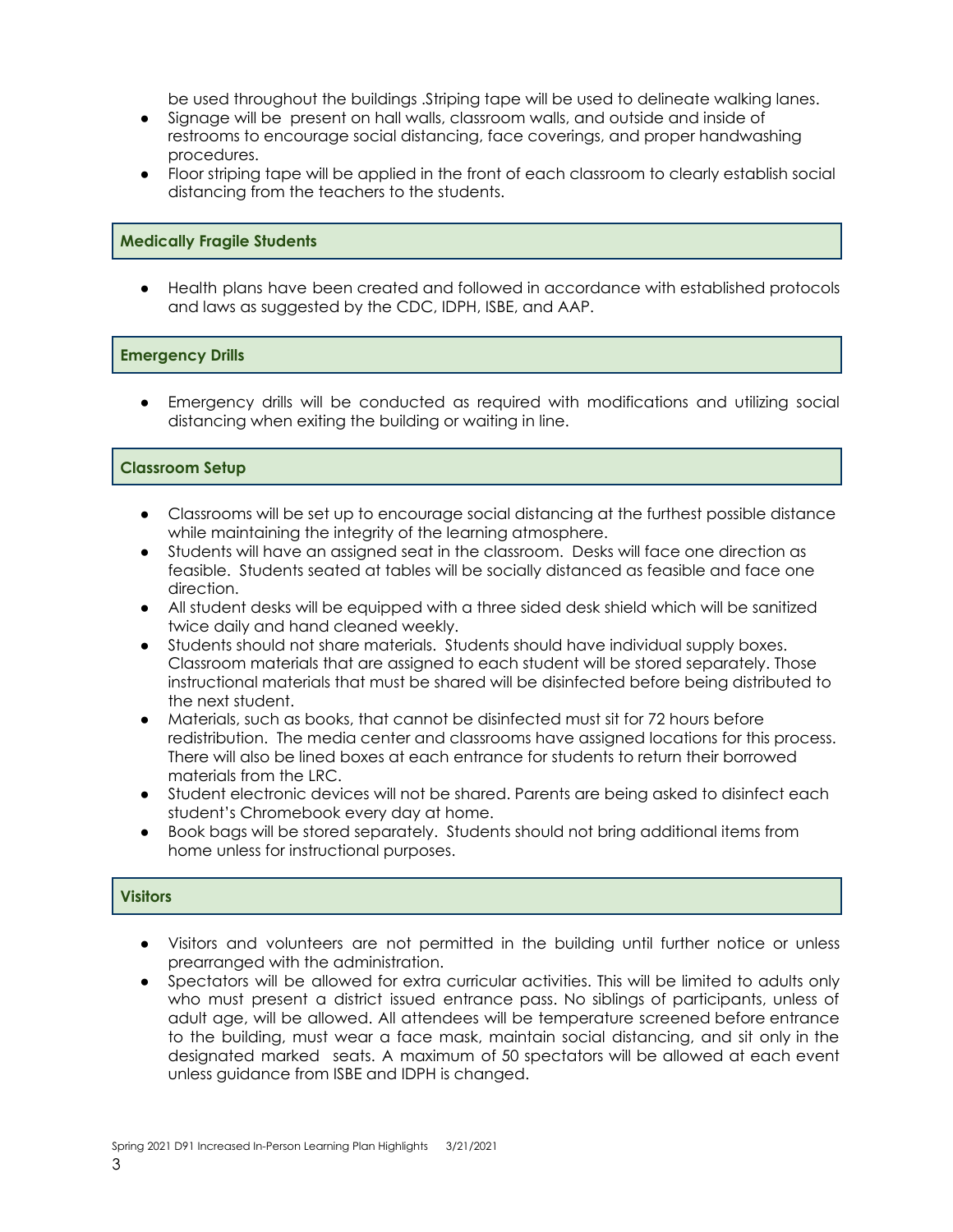#### **Student Sign-In and Sign-Out**

- For late arrivals, students should come to door G at Milne Grove and door #2 at Kelvin Grove and press the buzzer to be allowed entrance to the building. The student(s) will be met by the secretary/receptionist, temperature scanned and logged in as tardy.
- For student pickup before dismissal, parents, guardians or pre-approved person should park and then proceed to door G at Milne Grove and door #2 at Kelvin Grove and press the buzzer. The receptionist will inquire the purpose of the visit and escort the child to the door. Parents are not allowed to enter the building
- Parents are asked to wear face coverings and to socially distance.

#### **Cleaning and Disinfecting**

- Surfaces and common spaces will be cleaned and disinfected throughout the day.
- Classrooms will be disinfected while vacated during lunch periods.
- Classrooms will be cleansed and disinfected each day after students are dismissed.
- Teachers will disinfect their own work areas during the instructional day during transitions.
- Student desks and tables will be cleaned before and after meals.
- Classroom restrooms will be disinfected at least twice each day.
- Hall restrooms will be cleaned and disinfected more frequently throughout the instructional day.
- The cafeteria will be cleaned and disinfected in between classes that use this space for meals or working. Students will be socially distanced and will be seated at assigned tables. Some classes will eat meals in the classroom.
- The use of playground equipment, due to social distancing concerns, will not be utilized until further notice by the administration.

## **HEALTH AND WELLNESS**

#### **Metrics**

We will closely watch internal and external metrics for positivity rates. Should the rates substantially increase, the District may announce the need to return to a hybrid schedule until such time that the positivity rates decrease again.

#### **Daily Health Certification and Symptom Reporting**

● Each day a student is scheduled to attend school in person, parents **must** complete the COVID symptom certification via Parent Square between the hours of 7:00 pm (the night prior) and 7:30 am (the day of attendance). Certification must be completed for each child in the household. Students will not gain entrance to the building without a completed symptom certification. Students arriving without the verification form completed will be isolated until such time as the parent returns to the school to complete the form.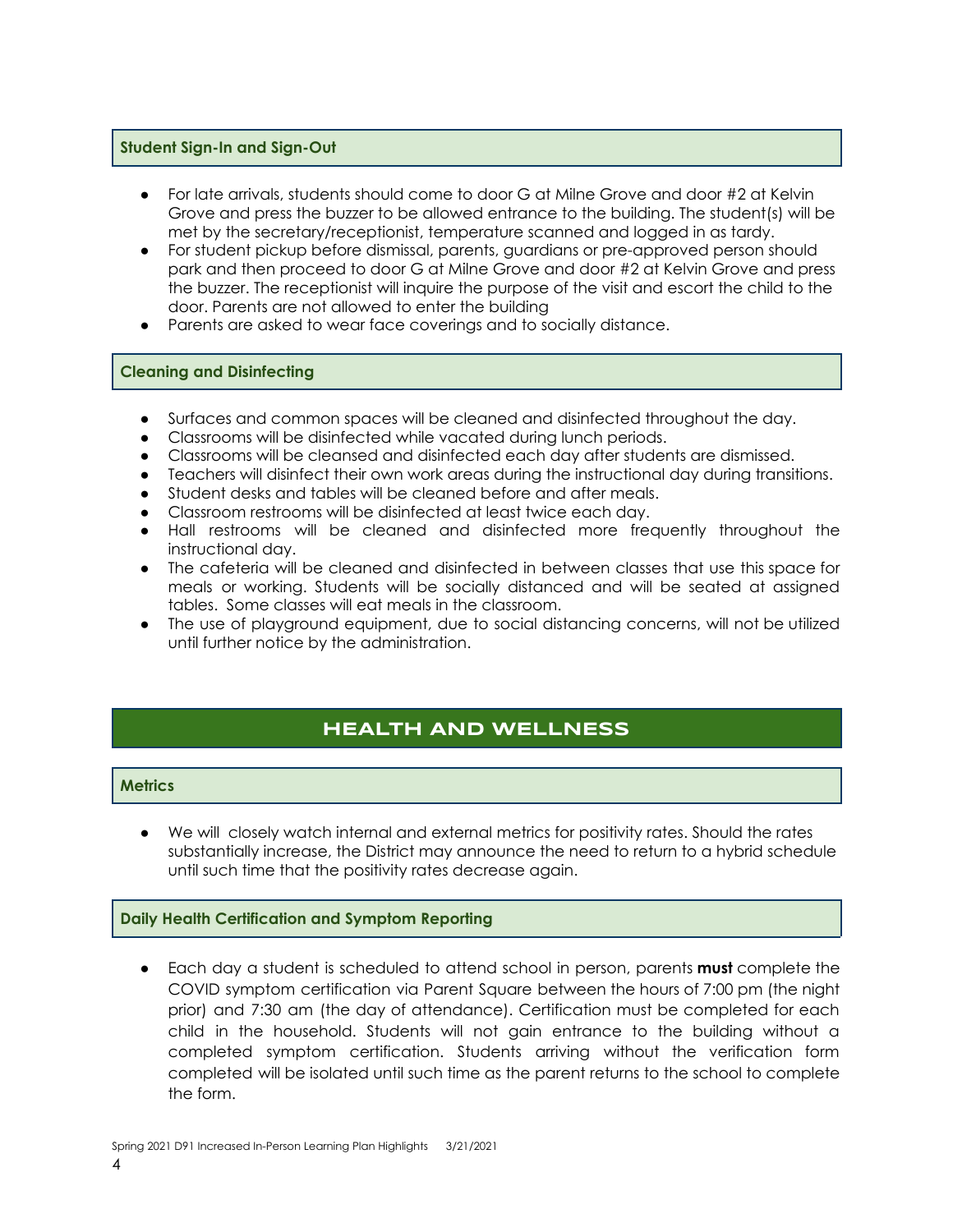#### **Exposure and Symptomatic and/or Positive Cases**

School District 91 will be using the exclusion guidance provided by IDPH to determine quarantine and isolation procedures. This information can be found on their school guidance webpage:

○ <https://www.dph.illinois.gov/covid19/community-guidance/school-guidance> Written communication to staff and families will follow district protocols; please note that we will only be notifying you if your student was a close contact of a positive COVID case. We will not be notifying you of COVID-like symptoms, only positive cases. If your child is showing symptoms of illness in the morning, please keep your child home. Contact the school school nurse at either building to get further instructions on when your child can return to school.

#### **Health Clinic and Isolation Room**

- Any student or staff member who begins to exhibit COVID-19 like symptoms must report to a designated isolation area to be evaluated by health office personnel. Symptomatic students will be provided a new face covering and will remain in the quarantine area until a parent or guardian picks the student up or alternative transportation home is arranged. Symptomatic staff will remain in the quarantine area until they are able to leave. Students must be picked up within one (1) hour by a parent/guardian. Students are not allowed to walk home without a parent/guardian. The building nurses will work with individuals on a case by case basis to determine a path to return to school/work.
- Anyone who has been in close contact (with or without a mask within 6 feet distance for more than 15 minutes within a 24 hour period) with someone who has tested positive will be excluded based on guidance from IDPH and consultation with the Will County Health Department.
- A tracking process will be instituted to maintain ongoing monitoring of individuals excluded from school because they have COVID-19-like symptoms, have been diagnosed with COVID-19, or have been exposed to someone with COVID-19 and are in quarantine.
- Continual communicable disease diagnosis monitoring and the monitoring of student and staff absenteeism will occur through collaboration of those taking absence reports and school nurses/school health staff. Employees and student families must be encouraged to report specific symptoms, COVID-19 diagnoses, and COVID-19 exposures when reporting absences.
- COVID-19 testing is available in both buildings. This is only for symptomatic staff or students. An authorization form must be completed by the parent/guardian prior to the **BinaxNow** test being administered. Appointments for those who become symptomatic before or after the school day must be made directly with the nurse at either building. Students who arrive at school symptomatic will be sent home until an appointment time is arranged.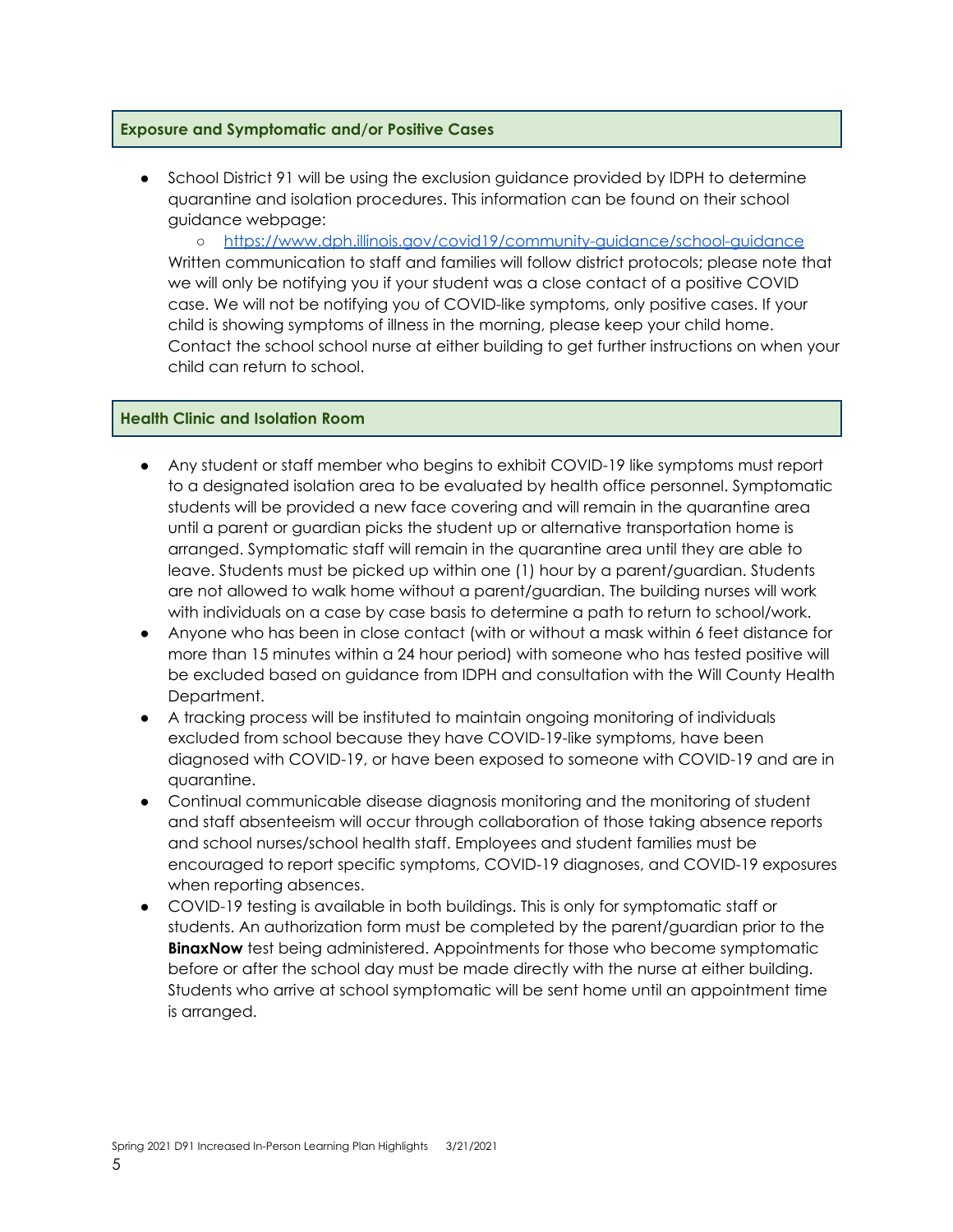## **DAILY SCHEDULES**

#### **Student Attendance (Hybrid/Remote)**

- Beginning Monday, April 12, all hybrid students will attend school in-person, full time four days per week (Mon, Tue Thur, Fri) with Wednesdays being a remote learning day. School hours will be 8:30am-3:00pm every day.
- Remote students will attend school, Monday Friday, using Google Meet video conferencing. School hours will be 8:30am-3:00pm every day.
- Class times will occur on a consistent schedule throughout the week. Remote students must be present in the Google Meet during the scheduled class time to be counted as present for instruction.
- Students that are not present in school (excused or unexcused) are considered absent and all work that is missed must be completed according to our student handbook policy. Only students that are absent due to quarantine will be allowed to attend school remotely during their quarantine period.
- All students attending in person must bring the following items each day: Chromebook (fully charged), mask, earbuds, personal water bottle, lunch (if providing their own), books/materials in backpack, gym shoes, and jacket (if needed). Please make sure all other personal items are left at home.

#### **Student Arrival (8:15am-8:30am)**

- Families are encouraged to drop off at Kelvin Grove FIRST and then head to Milne Grove.
- Students must wear facial coverings before exiting vehicles or coming onto school property. Students may not arrive on school property prior to 8:20am. Parents are encouraged to remain in their vehicles or leave school grounds after escorting their child to the school building. Social distancing and masks are required for EVERY person on school grounds.
- Students will enter buildings at assigned doors based upon their grade level; see list below. Students should not play on playgrounds or congregate outside the buildings.
- Students shall stand on designated markings to maintain appropriate social distancing of at least 6 feet between students.
- Students will have temperature checked by infrared thermometer by a staff member; if temperature is within normal limits, they will proceed straight to their classroom upon arrival (after screening). If an elevated body temperature is detected, the student will be referred to the building nurse for further evaluation.
- Students will be required to sanitize their hands after having their temperature checked by a staff member.
- Upon entering the classroom, students shall place their backpacks and coats/jackets on their assigned chair or desk.
- Students must report directly to their homeroom classroom and will not be allowed to gather or socialize with peers in the hallway. Students must walk on the right hand side of the hallway or stairwell, following the directional markings on the floor.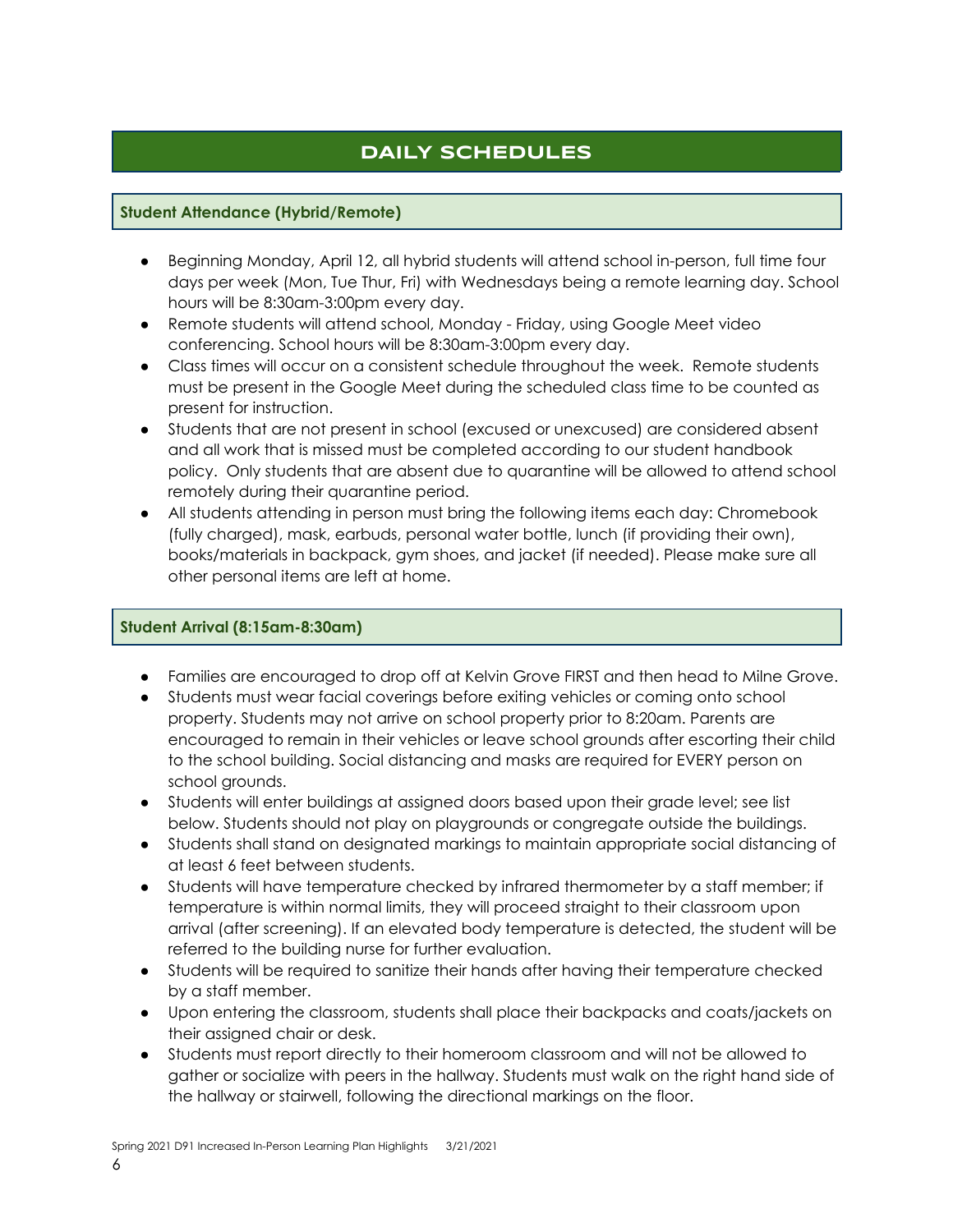**At Milne Grove (**CLICK HERE TO VIEW THE [DIAGRAM](https://drive.google.com/file/d/1FeVw0jkGRBL0V-Vm3FRADgBaW5DdbWd0/view?usp=sharing) FOR MG**), all students are dropped off at the front of the school and will walk to the designated entry door. Walking parents must leave their child at the queue.**

Student entry doors by grade level: K- Door C (rear, east corner of building) 1- Door B (front, east corner of building) 2- Door G (rear, west corner of building) 3- Door A (front, west corner of building) Specialized transportation - Door B

**At Kelvin Grove (**CLICK HERE TO VIEW THE [DIAGRAM](https://drive.google.com/file/d/1BCusc_nEIS6NGPzIXVXFjGHkBMfwuGrQ/view?usp=sharing) FOR KG**), parents may drop off using one of the three parking lots on campus.** Student entry/exit doors by grade level: 4-Door #1 5-Door #3 6-Door #4 7-Door #5 8-Door #18 (between Door 4 and 5 - Old Oasis Entrance) Specialized transportation-Door #11

#### **Parents, or an authorized adult who is listed on the Emergency Form, must be available to return to school immediately if their child(ren) is exhibiting any of the COVID related symptoms upon arrival to school.**

- Students that arrive later than 8:30 am will enter through Door G (MG) or Door #2 (KG). No visitors will be permitted until further notice. Staff members will be present on duty at each major intersection within the building to encourage social distancing and assist students when walking to classrooms.
- Bike riders and walkers:
	- Bikes should be parked at the school bike racks. Bike riders and walkers will enter the building through the designated doors with their facial coverings properly in place.
	- A staff member on duty will conduct temperature checks at the entrance.
	- Staff members will encourage social distancing as students walk into the building and to class.
- Bus students:
	- Students who receive transportation services as a part of their IEP will have assigned seats on the bus. Social distancing will be used as feasible.
	- Bus students will unload one bus at a time. Staff members on duty will conduct temperature checks as students exit the buses or before they enter the building.
	- Staff members will encourage social distancing as students walk toward and into the building and to class.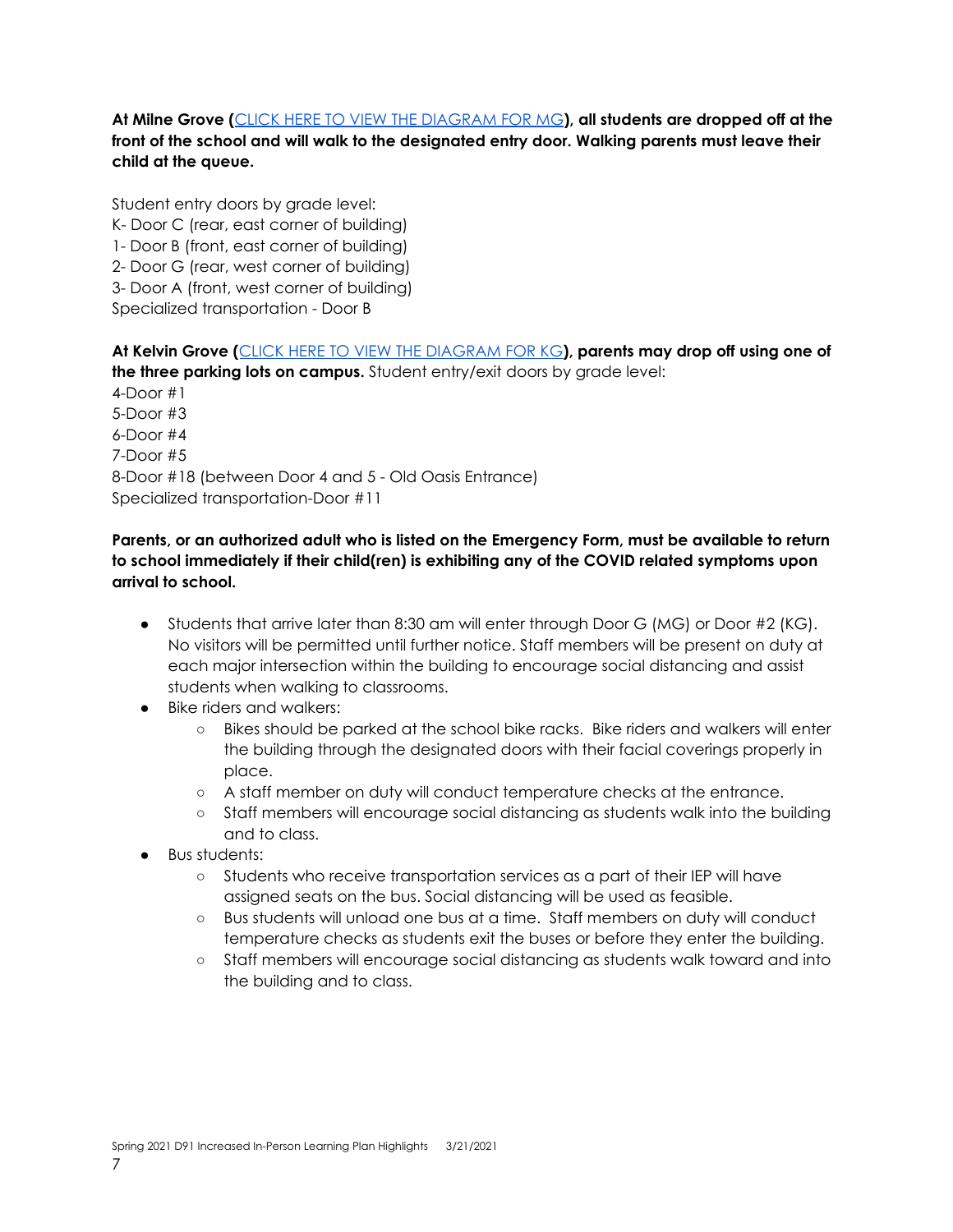#### **Student Dismissal (3:00pm-3:15pm)**

Students will gather their materials and upon leaving the classroom, students will sanitize their hands at the sanitation station.

Staff will monitor students' exit from the building. As they exit, students must maintain 6 feet of social distance between their peers as they await the arrival of a parent or guardian. Students that are walking will not be allowed to congregate and are expected to leave school grounds immediately. Masks must continue to be worn outside, as movement is not directed and may lead to close contact with others, until students are inside their vehicles or off school grounds.

Students will proceed to their assigned exit door by walking on the right side of the hallway.

At **Kelvin Grove**, the doors for entrance and exit will be the same.

At **Milne Grove**, dismissal will be incremental and the plan may be further differentiated by grade level and mode of transportation.

ALL SIBLING PAIRS WILL MEET OUTSIDE THE OFFICE AND DISMISS THROUGH THE GYM TO THE BACK CAR LINE - THIS IS REGARDLESS OF GRADE ASSIGNMENT BELOW.

#### MG Car Riders:

3rd grade will exit out Door A to the front pick up line (west side) 1st grade will exit out Door B to the front pick up line (east side)

2nd grade will exit Door F to the rear pick up line PK and K will exit Door E to the rear pick up line

MG Walkers:

Families that plan to meet their children on foot must not congregate at the exits. Instead, please wait on a yellow line on the sidewalk between Doors A and B at the front of the school.

Students who are walking alone will exit Door A or B depending on whether they are walking east or west on 7th.

- Bike riders and walkers:
	- At Kelvin Grove, these students will be dismissed from the assigned grade level door. Bike riders should walk bikes while on campus.
- Bus students:
	- Staff members will encourage social distancing as students are loading buses.
	- Students will load their assigned bus and report directly to their assigned seat.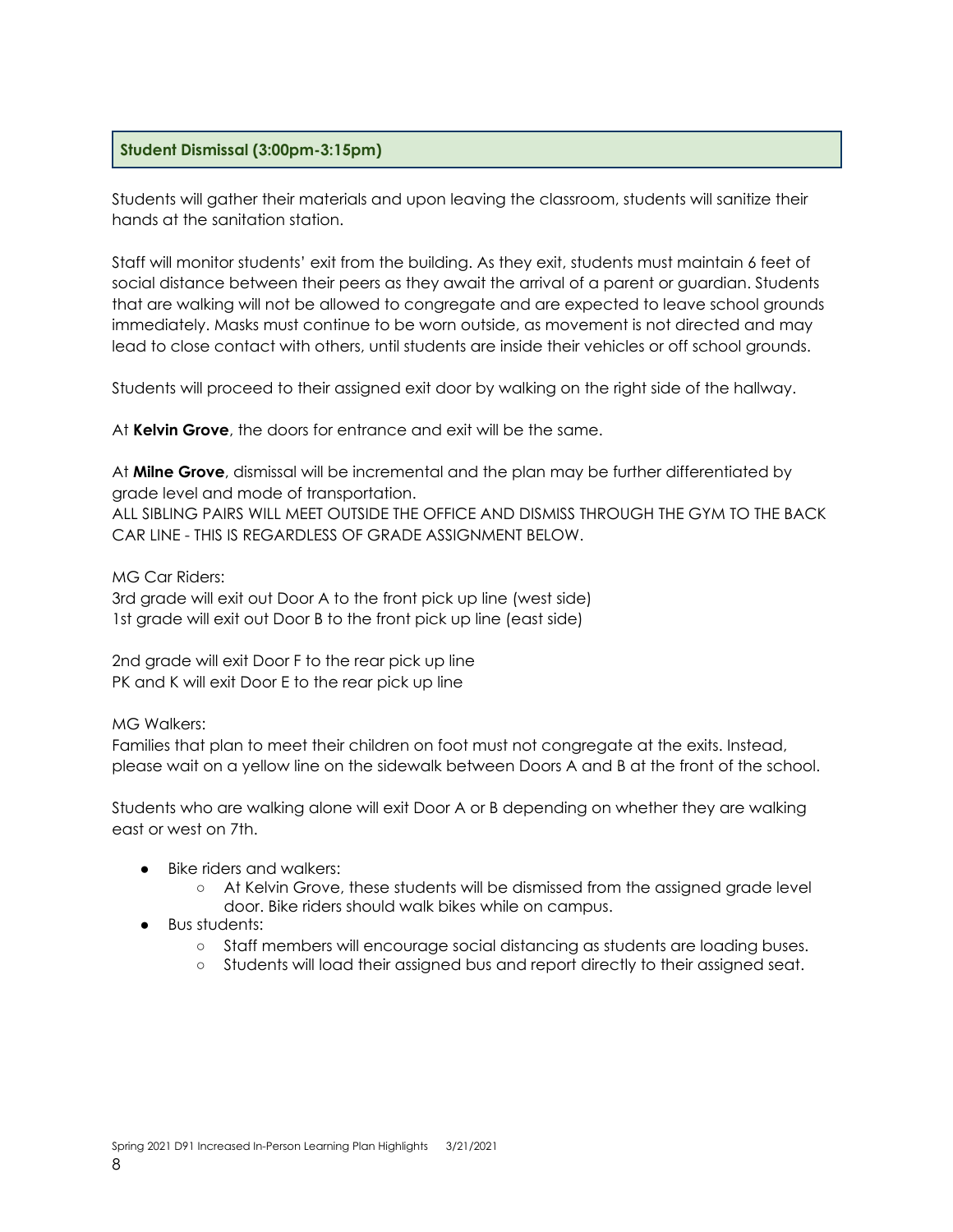#### **Meals**

- At MG, lunch will be eaten in the gym / cafeteria. At KG, lunches will be eaten in the assigned gymnasium and other designated areas as needed. Students will have assigned seats that coordinate with their homeroom cohort.
- Tables/desks will be cleaned before and after meals.
- Students may bring lunch in a bag or lunchbox or receive a no-cost lunch through the school lunch program (see below). Sharing of food should not occur.
- No other outside food will be permitted. This includes all food items for celebrations.

#### **Through the SFS Program, ALL D91 students eat for FREE REGARDLESS OF INCOME.**

Options include:

- In person meals on blended attendance days AND/OR
- Meals to pick up for at home / remote learning days

Meals can be picked up on Wednesdays from 11:30am-12:30pm at either building. At MG, cars should drive around the rear of the school to receive meals. At KG, cars should drive to door #9 for meal pick up.

#### THE MEALS ARE 100% FREE OF CHARGE FOR ALL PARTICIPANTS - All you need to do is OPT IN by **contacting your food service manager, Mrs. Dennis at MG extension 2117 or Mrs. Latham at KG extension 1164.**

#### **Physical Activity Time**

- K-5th grade classes will be scheduled outside recess time daily as weather permits.
- Mask and movement breaks may be scheduled throughout the day. Mask breaks must occur outside with 6 feet of social distancing between students.

#### **Specials/Exploratory Classes**

Students will participate in specials/exploratory classes each day. These classes will take place within the homeroom class to limit transitions within the building. PE will be in the gymnasium(s).

#### **Instructional Model**

Students will receive instruction in their homeroom classroom daily. All core content instruction will be provided by homeroom teachers (K-5) to limit exposure. In grades 6-8, content area teachers will rotate between the classrooms to provide instruction.

#### **Special Education Services**

● Students will receive special education services according to their Individualized Education Programs (IEP).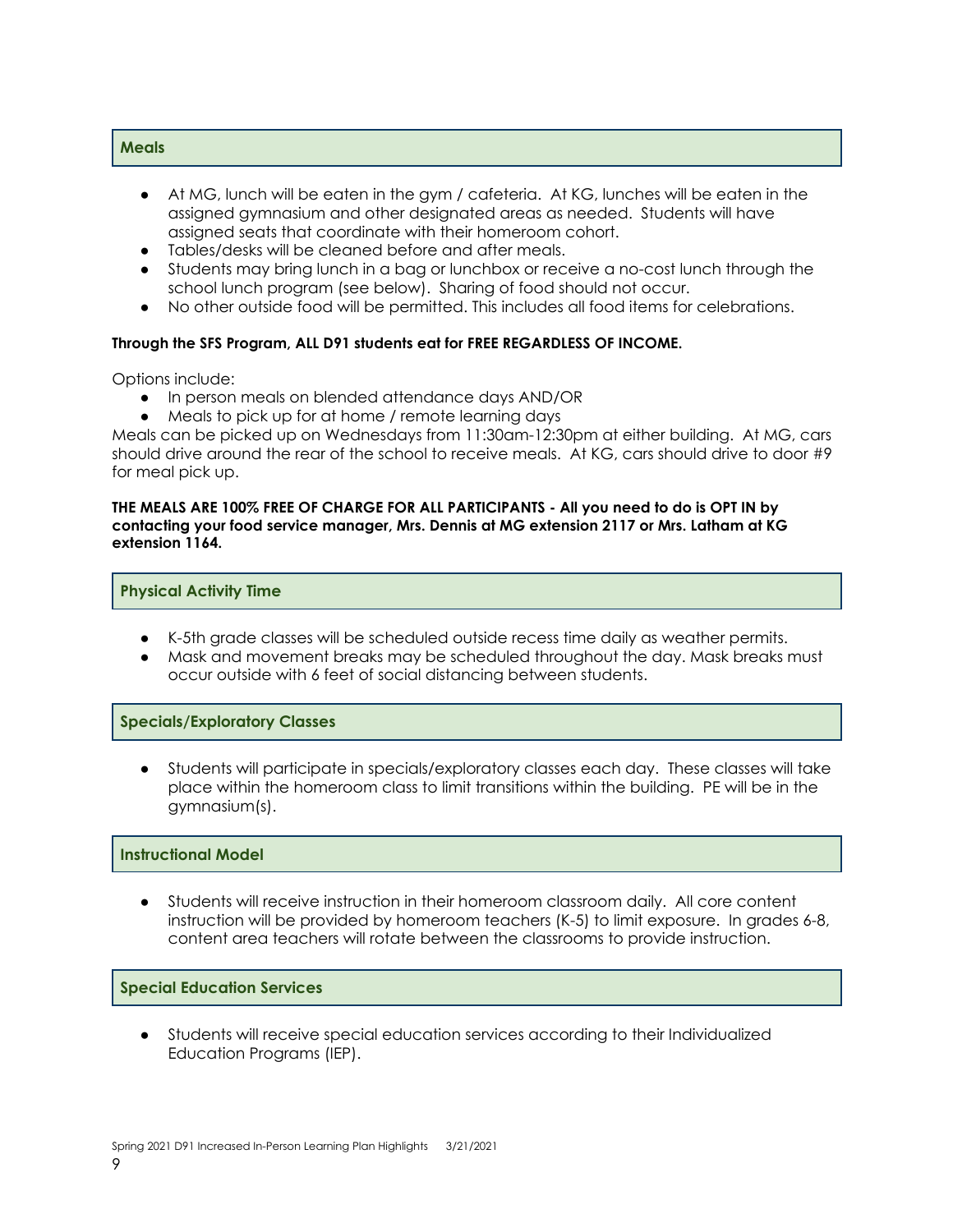- Special education teachers may provide resource services inside general education classrooms when possible. Resource students may receive some instruction and/or work in a resource classroom.
- Related services, such as speech, OT, PT, etc. will be provided according to student IEPs.

#### **Intervention Services (RTI/MTSS)**

Identified students will receive intervention services in the area of need. Classroom interventions will be delivered by the classroom teacher or interventionists. Those students needing more intensive intervention service may receive intervention in an intervention room.

#### **Child Care**

● No morning or after school child care programs are available within the district during the 20-21 school year.

#### **Substitutes**

- A permanent substitute teacher will be present in the District to help in classrooms when teachers are not present.
- Other staff members, such as instructional assistants and administration, will help in classrooms as necessary.

#### **Extra-Curricular Activities**

- At this time, after school activities and athletics are offered on a limited basis. At KG, the following after school activities are scheduled:
	- Student Council-Mondays 3:15-4:00 pm
	- Choir-Tuesdays 3:15-4:45 pm
	- Nature Club-Thursdays 3:15-4:30 pm
	- Debate Club-Fridays 3:15-4:15 pm
	- Drama Club-Fridays 3:30-5:00 pm
- Spring athletics include: Boys and Girls Basketball, Boys and Girls Volleyball, and Boys and Girls Track.

### **COMMUNICATION AND ENGAGEMENT PLATFORMS**

#### **Parent Communication**

- ParentSquare will be used for parent communication by the district.
- Parents will be contacted via email or ParentSquare by the teachers regarding student progress.
- Parent conferences will be conducted via Google Meet or telephone.
- Parents will be invited to participate in Individualized Education Program (IEP) and Section 504 Plan meetings via video conferencing or telephone.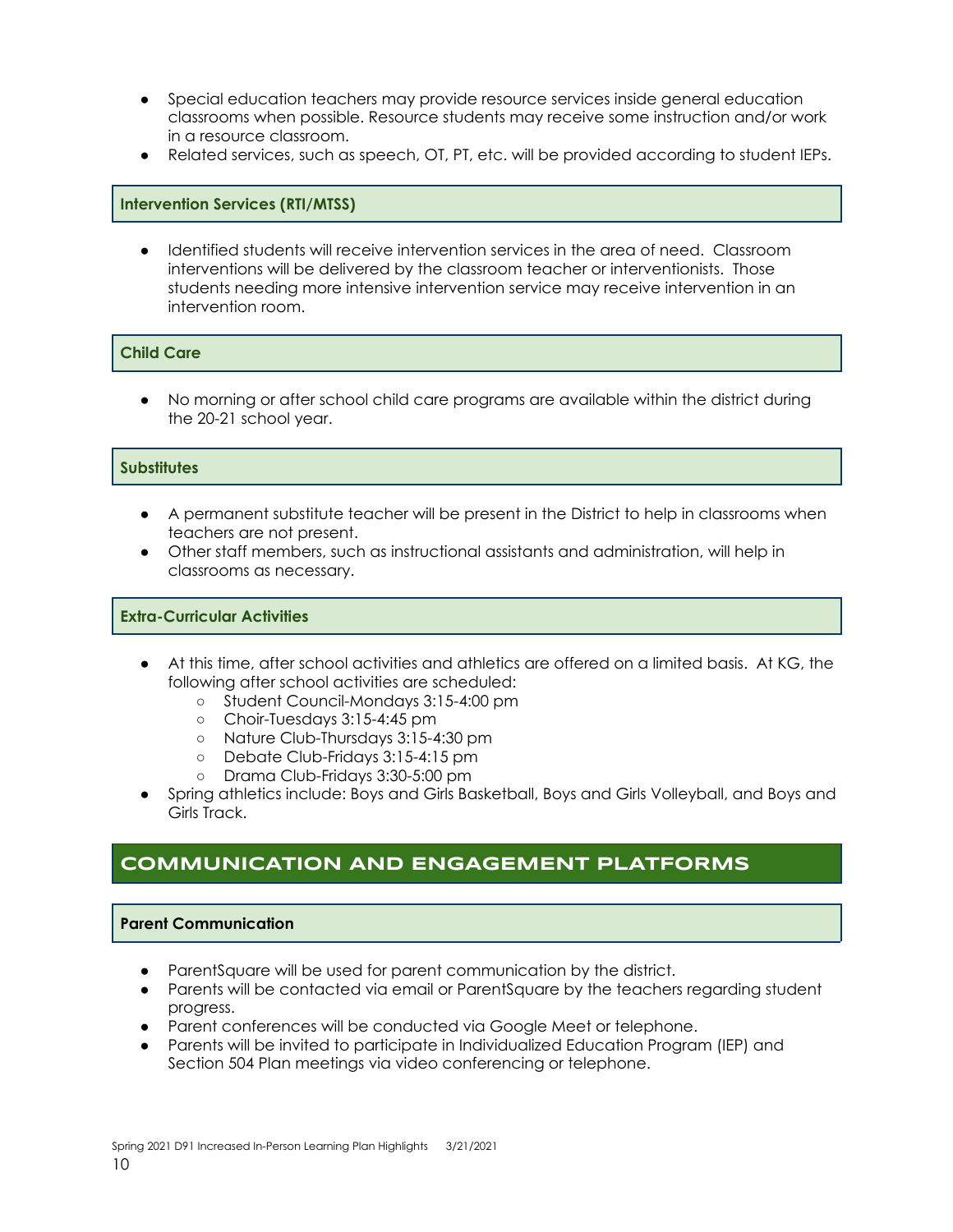#### **Student Engagement Platform**

- Google Classroom will be used by all students in kindergarten through eighth grade. Teachers will post content and assignments in Google Classroom.
- Synchronous classroom sessions will be conducted using Google Meet for fully remote learners.

**Academics**

## **CURRICULUM AND INSTRUCTION**

#### **Standards**

- Instruction will be based on the Illinois Priority Standards.
- Teachers will use NWEA MAP to determine proficiency levels and make instructional adjustments.
- Instruction will be delivered at grade level using appropriate, adopted tools and content.

#### **Instructional Model**

- Students will receive 300 minutes of content daily
- Students will receive a minimum 60 minutes daily of ELA and math. Teachers will utilize additional minutes for these core subjects as each day allows.
- Students will have PE daily and one of three specials several days a week.

#### **Assessments**

- State and district mandated assessments will be prioritized.
	- 5th and 8th ISA
	- 3rd-8th IAR
- School assessments including SAEBRS will be administered in the Spring

## **VIRTUAL INSTRUCTION**

#### **Student Engagement Pathways**

- Virtual instruction will be live streamed from the classroom using Google Meet based on the building/classroom schedule.
- Teachers may use a variety of additional virtual technology platforms to supplement instruction including PearDeck, IXL, Discovery education, Happy Numbers, Go Math, Superkids, CommonLit, and several others.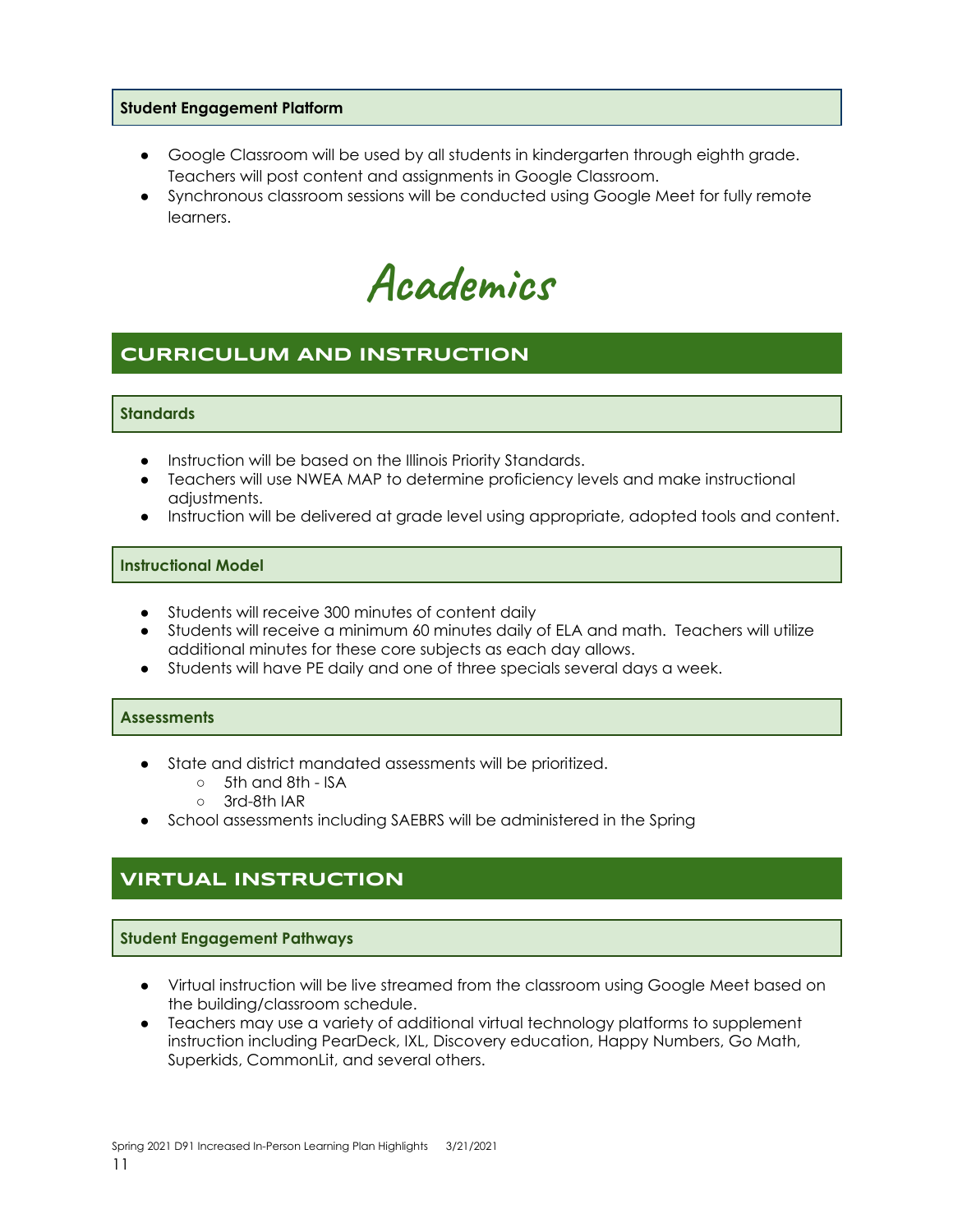#### **Full Remote Daily Schedule**

- Students participating in Full remote will participate in a full 300 minutes instructional day
- Teachers will establish a daily schedule that includes live streaming instruction for all core content areas.
- Students will participate in PE daily
- Breaks away from the computer will be scheduled for lunch, physical activity time, and independent work as appropriate.
- Teachers will post the synchronous daily class schedule in Google Classroom and in ParentSquare.

# **Student, Family, and Staff Support**

## **ASSESSING IMPACT & ADDRESSING NEEDS**

#### **Surveys**

- District administration has engaged stakeholders in surveys and polls throughout the academic year to determine needs, design programs and offer choice in learning models.
- SAEBRS (Social, Academic, and Emotional Behavior Risk Screener) was administered to students (K-8) this school year for intervention planning.
- Staff and teachers have been surveyed regarding their social emotional needs.
- Data from all surveys and diagnostics has been used to create programs to serve individual and group needs, such as the Bridge program, summer learning camp, tutoring, food services, and other supportive programming.

#### **School Social Workers**

- COVID-19 has had a substantial impact on the physical, emotional, and mental health of students and their families. The well-being of students will be closely monitored and intervention/resources provided as needed.
- Access to school social workers and supports are readily available and continue to be communicated to students.
- The RTI teams in each building meet weekly to determine social emotional needs of individual students. School social workers and building administrators, along with the RTI team and social work interns will assess the needs by reviewing SAEBRS data, dialoguing with individual students and their parents, and communicating with teaching teams.
- Counselors will connect staff, students, and parents with resources as needs arise.